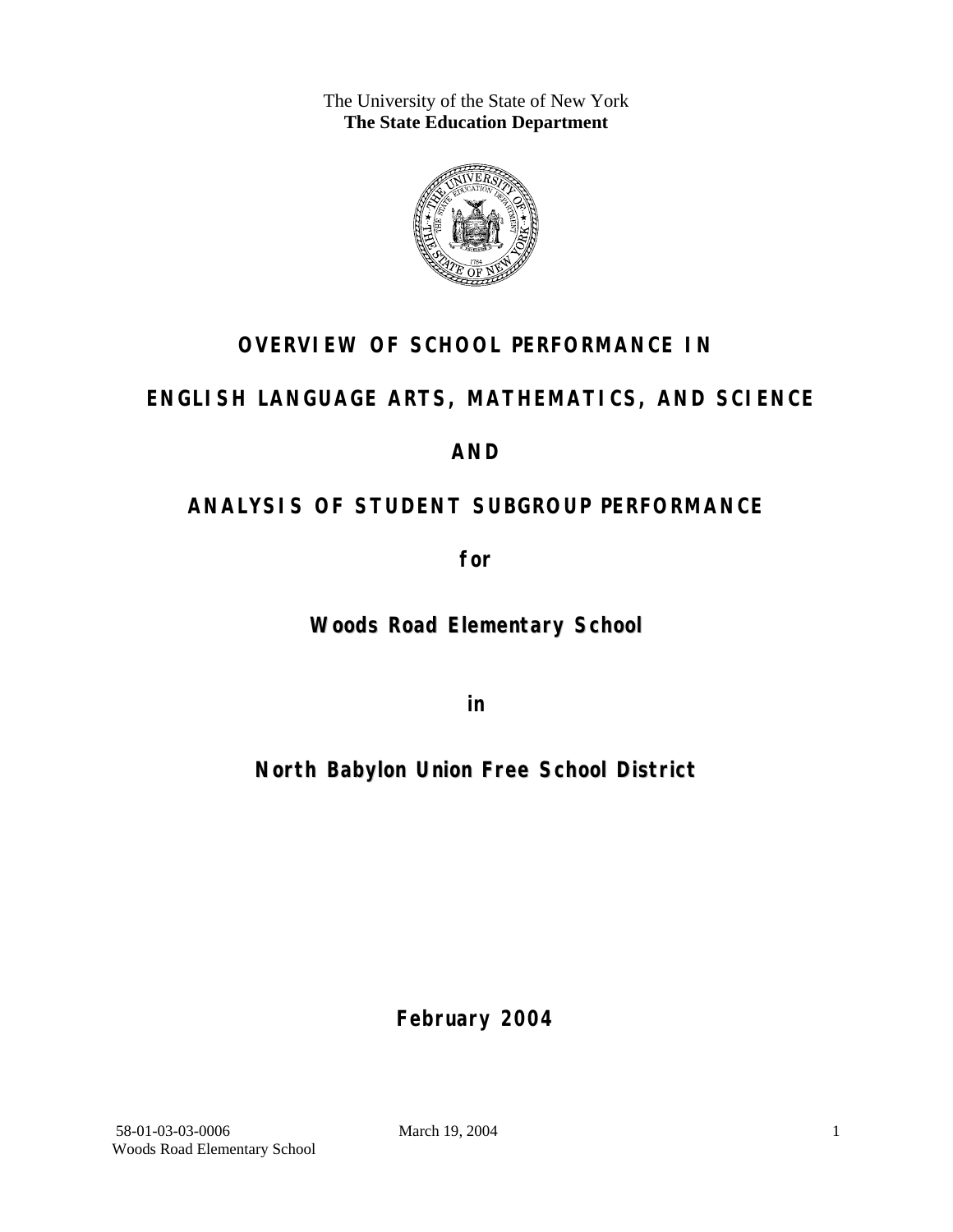#### **THE UNIVERSITY OF THE STATE OF NEW YORK**

#### **Regents of The University**

| Tonawanda             |
|-----------------------|
| <b>Hollis</b>         |
| Staten Island         |
| New Rochelle          |
| Peru                  |
| Huntington            |
| <b>North Syracuse</b> |
| New York              |
| <b>Belle Harbor</b>   |
| Buffalo               |
| Hartsdale             |
| Albany                |
| <b>Bronx</b>          |
| New York              |
| <b>Binghamton</b>     |
| Rochester             |

#### **President of The University and Commissioner of Education**

RICHARD P. MILLS

**Deputy Commissioner for Elementary, Middle, Secondary and Continuing Education**  JAMES A. KADAMUS

#### **Coordinator, School Operations and Management Services**

CHARLES SZUBERLA

#### **Coordinator, Information and Reporting Services**

MARTHA P. MUSSER

The State Education Department does not discriminate on the basis of age, color, religion, creed, disability, marital status, veteran status, national origin, race, gender, genetic predisposition or carrier status, or sexual orientation in its educational programs, services and activities. Portions of this publication can be made available in a variety of formats, including braille, large print or audio tape, upon request. Inquiries concerning this policy of nondiscrimination should be directed to the Department's Office for Diversity, Ethics, and Access, Room 530, Education Building, Albany, NY 12234. **Requests for additional copies of this publication may be made by contacting the Publications Sales Desk, Room 309, Education Building, Albany, NY 12234.** 

Please address all correspondence about this report that is not related to data corrections to:

*School Report Card Coordinator Information and Reporting Services Team New York State Education Department Room 863 EBA 89 Washington Avenue Albany, NY 12234*  E-mail: *RPTCARD@mail.nysed.gov*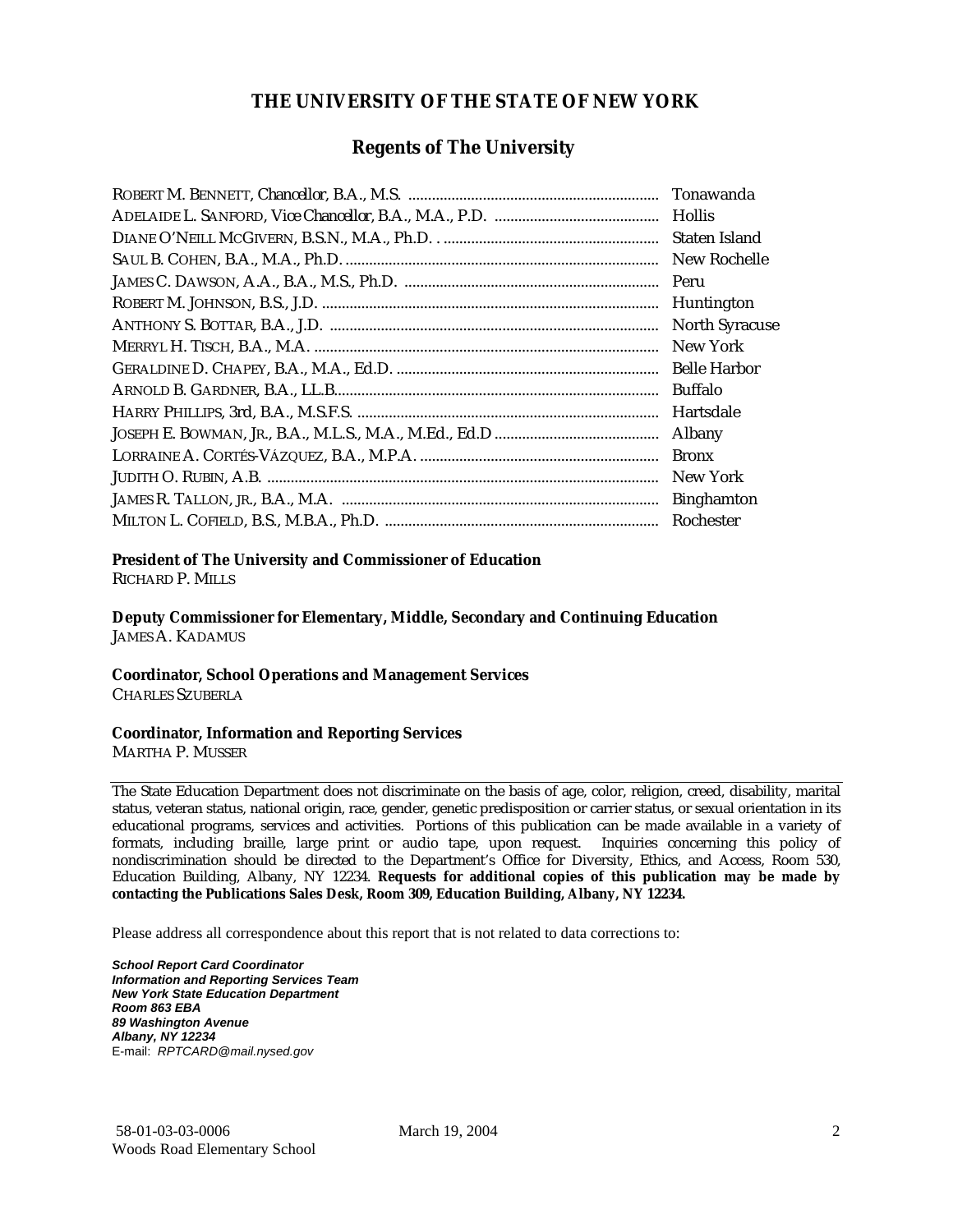The *New York State School Report Card* is an important part of the Board of Regents effort to raise learning standards for all students. It provides information to the public on student performance and other measures of school and district performance. Knowledge gained from the school report card on a school's strengths and weaknesses can be used to improve instruction and services to students.

The *New York State School Report Card* consists of three parts: the *Overview of School Performance in English Language Arts, Mathematics, and Science and Analysis of Student Subgroup Performance,* the *Comprehensive Information Report,* and the *School Accountability Report*. The *Overview and Analysis* presents performance data on measures required by the federal No Child Left Behind Act: English, mathematics, science, and graduation rate. Performance data on other State assessments can be found in the *Comprehensive Information Report*. The *School Accountability Report* provides information as to whether a school is making adequate progress toward enabling all students to achieve proficiency in English and mathematics.

State assessments are designed to help ensure that all students reach high learning standards. They show whether students are getting the foundation knowledge they need to succeed at the elementary, middle, and commencement levels and beyond. The State requires that students who are not making appropriate progress toward the standards receive academic intervention services.

In the *Overview*, performance on the elementary- and middle-level assessments in English language arts and mathematics and on the middle-level science test is reported in terms of mean scores and the percentage of students scoring at each of the four levels. These levels indicate performance on the standards from seriously deficient to advanced proficiency. Performance on the elementary-level science test is reported in terms of mean scores and the percentage of students making appropriate progress. Regents examination scores are reported in four score ranges. Scores of 65 to 100 are passing; scores of 55 to 64 earn credit toward a local diploma (with the approval of the local board of education). Though each elementary- and middle-level assessment is administered to students in a specific grade, secondary-level assessments are taken by students when they complete the coursework for the core curriculum. Therefore, the performance of students at the secondary level is measured for a student cohort rather than a group of students at a particular grade level. Students are grouped in cohorts according to the year in which they first entered grade 9.

The assessment data in the *Overview and Analysis* are for all tested students in the school, including general-education students and students with disabilities. In the *Overview*, each school's performance is compared with that of schools similar in grade level, district resources, and student needs as indicated by income and limited English proficiency (LEP) status. Each district's performance is compared with that of all public schools statewide. In the *Analysis*, performance is disaggregated by race/ethnicity, disability status, gender, LEP status, income level, and migrant status.

Explanations of terms referred to or symbols used in this part of the school report card may be found in the glossary on the last page. Further information on the school report card may be found in the guide, *Understanding Your School Report Card: February 2004*, available on the Information and Reporting Services Web site at www.emsc.nysed.gov/irts.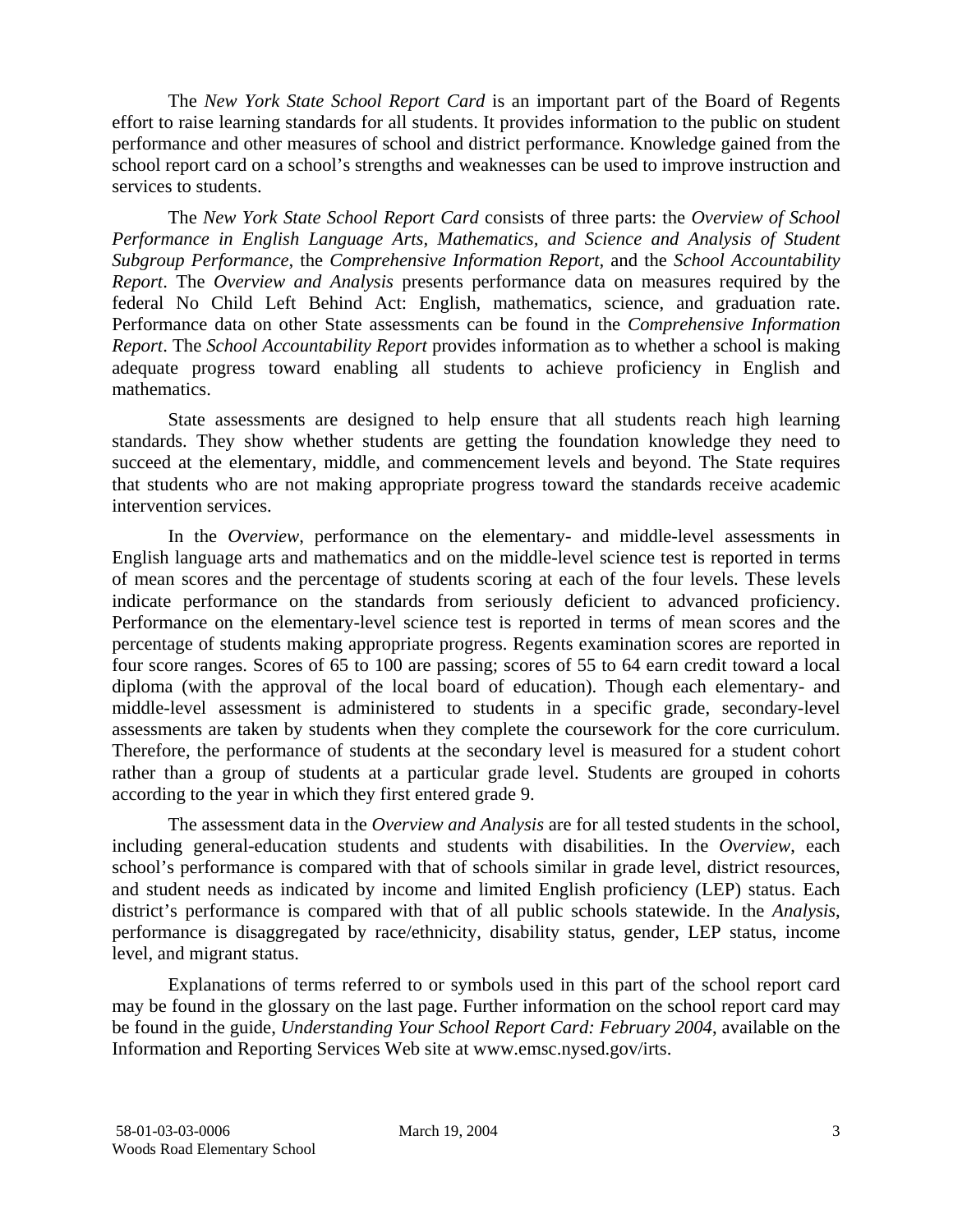# **Overview of School Performance in English Language Arts, Mathematics, and Science**

### **School Profile**

| Principal:<br>Steve B. Golub |             | (631)243-4400<br>Phone:   |
|------------------------------|-------------|---------------------------|
| Organization                 | Grade Range | <b>Student Enrollment</b> |
| $2002 - 03$                  | $K-5$       | 460                       |

| 2001–02 School District-wide Total Expenditure per Pupil | \$11,463 |
|----------------------------------------------------------|----------|
|----------------------------------------------------------|----------|

#### **2002–03 Percentage of Core Classes Taught by Highly Qualified Teachers\***

| <b>Number of Core</b> | <b>Percent Taught</b><br>by Highly |
|-----------------------|------------------------------------|
| <b>Classes</b>        | Qualified                          |
|                       | <b>Teachers</b>                    |
| 43                    | 86%                                |
|                       |                                    |

\*For the 2002-03 school year, SED is reporting that teachers of core classes are highly qualified if they are certified to teach those classes. However, No Child Left Behind (NCLB) imposes requirements beyond certification for some teachers to be considered highly qualified. In future years, when New York State uses the NCLB criteria for reporting, certified teachers must fulfill all NCLB requirements to be counted as highly qualified.

#### **2002–03 Percentage of Teachers with No Valid Teaching Certificate\***

| Number of<br><b>Teachers</b> | <b>Percent with No</b><br><b>Valid Teaching</b><br><b>Certificate</b> |
|------------------------------|-----------------------------------------------------------------------|
| 31                           | 3%                                                                    |

\*This count includes teachers with temporary licenses who do not have a valid permanent, provisional, or transitional teaching certificate.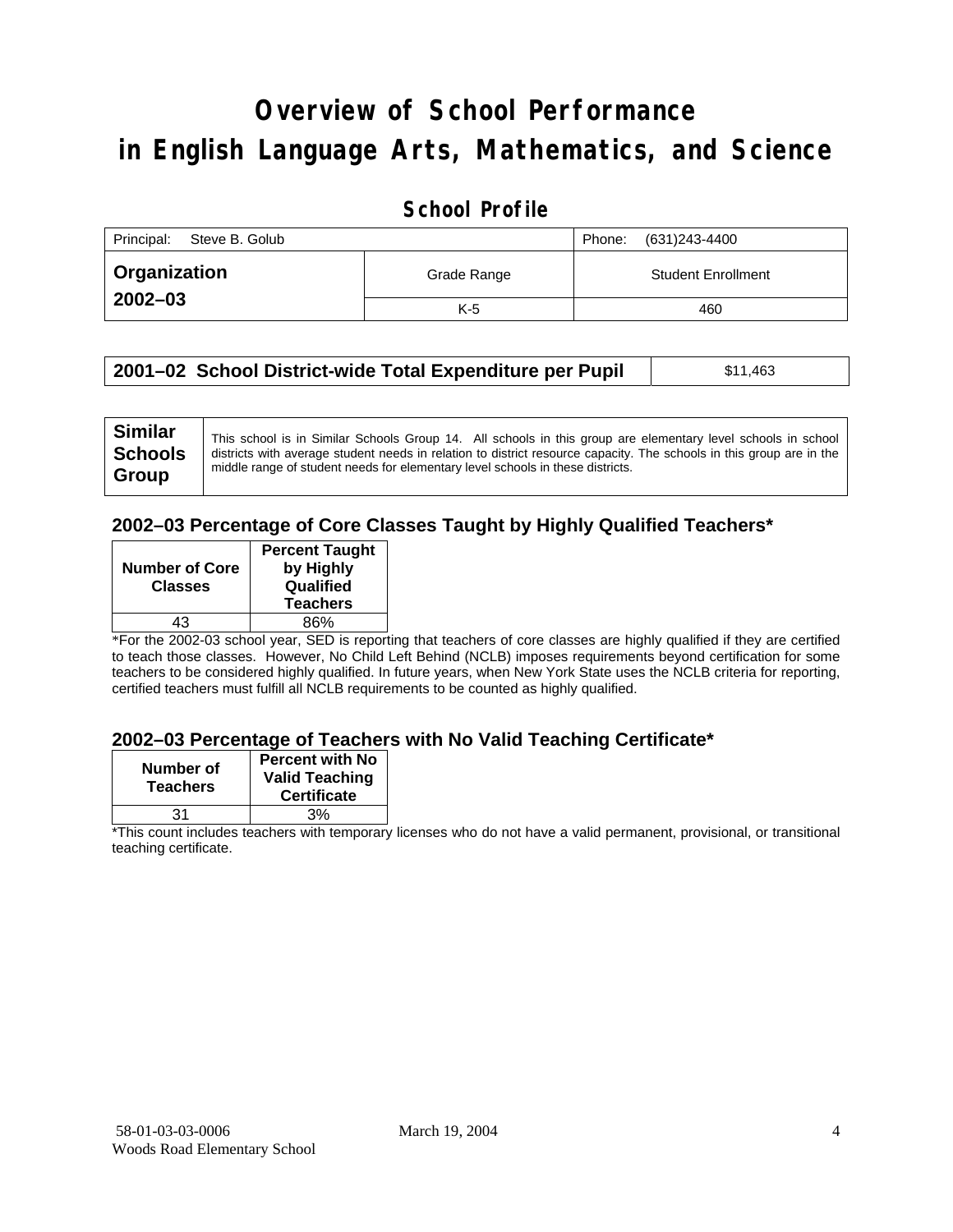English Language Arts



|                                               |                    | <b>Counts of Students Tested</b> |                    |                    |              |                   |
|-----------------------------------------------|--------------------|----------------------------------|--------------------|--------------------|--------------|-------------------|
| <b>Performance at I</b><br><b>This School</b> | Level 1<br>455-602 | Level 2<br>603-644               | Level 3<br>645-691 | Level 4<br>692-800 | <b>Total</b> | <b>Mean Score</b> |
| Jan-Feb 2001                                  |                    | 24                               | 45                 | 11                 | 84           | 659               |
| Jan-Feb 2002                                  |                    | 23                               | 39                 | 20                 | 86           | 665               |
| Feb 2003                                      |                    |                                  | 39                 | 14                 | 61           | 675               |

|         | Elementary-Level English Language Arts Levels — Listening, Reading, and Writing Standards                 |  |  |  |  |
|---------|-----------------------------------------------------------------------------------------------------------|--|--|--|--|
| Level 4 | These students exceed the standards and are moving toward high performance on the Regents examination.    |  |  |  |  |
| Level 3 | These students meet the standards and, with continued steady growth, should pass the Regents examination. |  |  |  |  |
| Level 2 | These students <b>need extra help</b> to meet the standards and pass the Regents examination.             |  |  |  |  |
| Level 1 | These students have serious academic deficiencies.                                                        |  |  |  |  |

**Performance of Limited English Proficient Students Taking the New York State English as a Second Language Achievement Test (NYSESLAT) as the Measure of English Language Arts Achievement**

| Grade 4 | <b>Number</b><br><b>Tested</b> | Level 1 | Level 2 | Level 3 | Level 4 |
|---------|--------------------------------|---------|---------|---------|---------|
| 2003    |                                |         |         |         |         |

**Performance of Students with Severe Disabilities on the New York State Alternate Assessment (NYSAA) in English** 

| <b>Elementary Level</b> | <b>Number</b><br>Tested | AA-Level | AA-Level 2 | AA-Level 3 | AA-Level 4 |
|-------------------------|-------------------------|----------|------------|------------|------------|
| $2002 - 03$             |                         |          |            |            |            |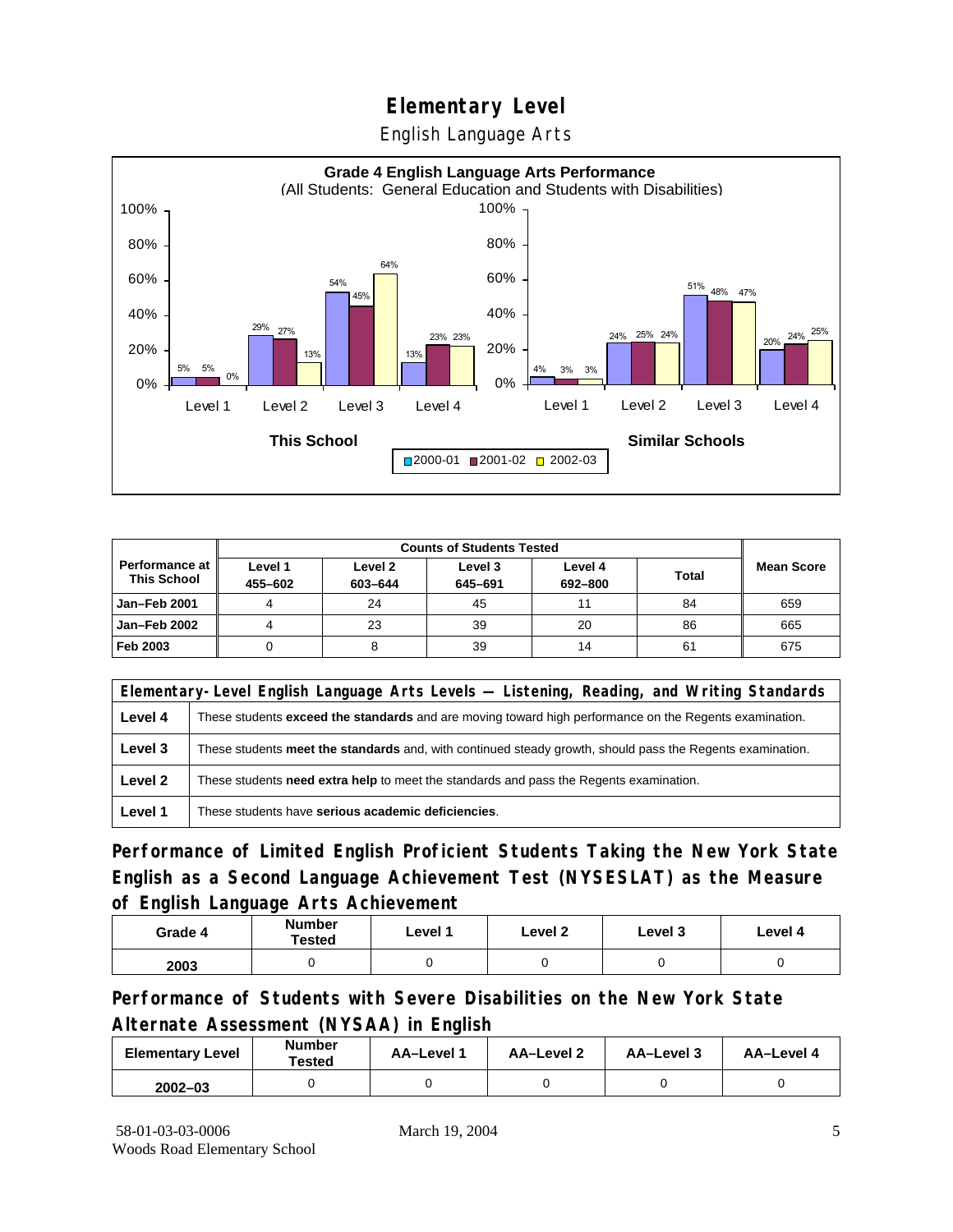#### Mathematics



|                                        | <b>Counts of Students Tested</b> |                    |                    |                    |              |                   |
|----------------------------------------|----------------------------------|--------------------|--------------------|--------------------|--------------|-------------------|
| Performance at I<br><b>This School</b> | Level 1<br>448-601               | Level 2<br>602-636 | Level 3<br>637-677 | Level 4<br>678-810 | <b>Total</b> | <b>Mean Score</b> |
| May 2001                               |                                  | 30                 | 39                 | 13                 | 84           | 648               |
| May 2002                               |                                  | 27                 | 49                 | ö                  | 87           | 643               |
| May 2003                               |                                  |                    | 39                 | 15                 | 61           | 663               |

|                                                                                                   | Elementary-Level Mathematics Levels -                                                                         |  |  |  |  |
|---------------------------------------------------------------------------------------------------|---------------------------------------------------------------------------------------------------------------|--|--|--|--|
|                                                                                                   | Knowledge, Reasoning, and Problem-Solving Standards                                                           |  |  |  |  |
| Level 4                                                                                           | These students <b>exceed the standards</b> and are moving toward high performance on the Regents examination. |  |  |  |  |
| Level 3                                                                                           | These students meet the standards and, with continued steady growth, should pass the Regents examination.     |  |  |  |  |
| Level 2<br>These students need extra help to meet the standards and pass the Regents examination. |                                                                                                               |  |  |  |  |
| Level 1                                                                                           | These students have serious academic deficiencies.                                                            |  |  |  |  |

### **Performance of Students with Severe Disabilities on the New York State Alternate Assessment (NYSAA) in Mathematics**

| <b>Elementary Level</b> | <b>Number</b><br>Tested | AA-Level 1 | AA-Level 2 | AA-Level 3 | AA-Level 4 |  |
|-------------------------|-------------------------|------------|------------|------------|------------|--|
| $2002 - 03$             |                         |            |            |            |            |  |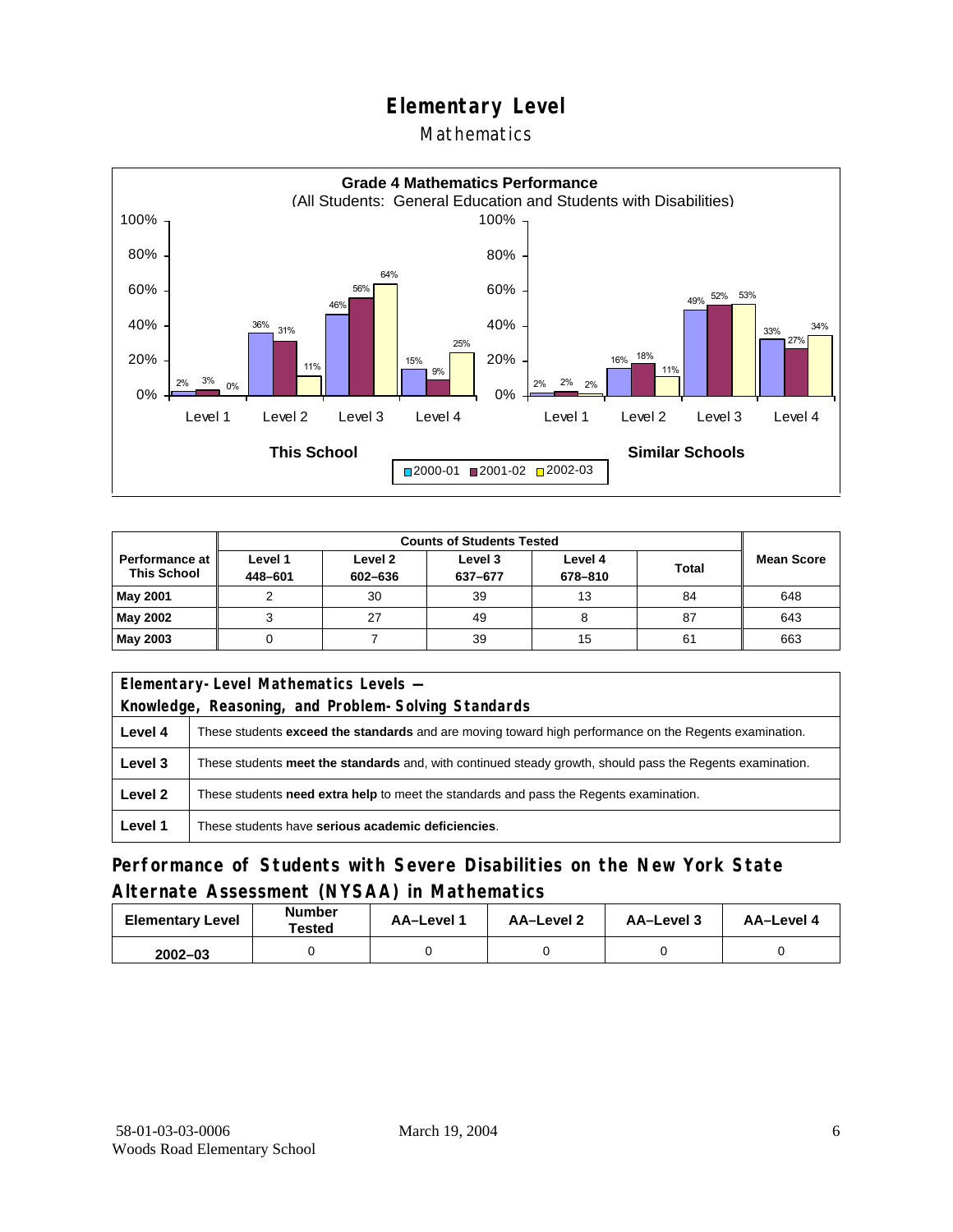Science Multiple-Choice



**All Students** 

|          |    | Number Tested   Number Above SDL   Mean Score |    |
|----------|----|-----------------------------------------------|----|
| May 2001 | 84 |                                               | 35 |
| May 2002 |    | 67                                            | 33 |
| May 2003 | ົິ | 59                                            | 38 |

| Grade 4 Science - Knowledge, Reasoning, and Problem-Solving Standards |                                                                                                                                                                                                                                          |  |  |  |  |  |
|-----------------------------------------------------------------------|------------------------------------------------------------------------------------------------------------------------------------------------------------------------------------------------------------------------------------------|--|--|--|--|--|
| <b>Multiple-Choice</b><br><b>Test Component</b>                       | This component contains 45 multiple-choice questions based upon the New York State Elementary<br>Science Syllabus and referenced to the New York State Learning Standards for Mathematics, Science<br>and Technology (Elementary Level). |  |  |  |  |  |
| <b>State Designated</b>                                               | Students who correctly answer fewer than 30 of the 45 questions of the multiple-choice test component                                                                                                                                    |  |  |  |  |  |
| Level (SDL)                                                           | must receive academic intervention services in the following term of instruction.                                                                                                                                                        |  |  |  |  |  |
| <b>School Mean</b>                                                    | For the multiple-choice test component, the mean score is the average number of correct answers for                                                                                                                                      |  |  |  |  |  |
| <b>Scores</b>                                                         | students tested. If all tested students answered all questions correctly, this score would be 45.                                                                                                                                        |  |  |  |  |  |

## **Elementary Level**

#### Science Performance Test

The elementary-level science test is composed of two sections, the multiple-choice section (described above) and the performance test. The performance test is not used to determine the need for academic intervention services or for accountability purposes because not all students are administered the same three tasks.

| <b>All Students</b>                       |    |    |  |  |  |  |  |  |
|-------------------------------------------|----|----|--|--|--|--|--|--|
| <b>Number Tested</b><br><b>Mean Score</b> |    |    |  |  |  |  |  |  |
| May 2001                                  | 84 | 34 |  |  |  |  |  |  |
| <b>May 2002</b>                           | 87 | 30 |  |  |  |  |  |  |
| <b>May 2003</b>                           |    | 36 |  |  |  |  |  |  |

### **Performance of Students with Severe Disabilities on the New York State Alternate Assessment (NYSAA) in Science**

| <b>Elementary Level</b> | <b>Number</b><br>Tested | AA-Level | AA-Level 2 | <b>AA-Level 3</b> | AA-Level 4 |  |
|-------------------------|-------------------------|----------|------------|-------------------|------------|--|
| $2002 - 03$             |                         |          |            |                   |            |  |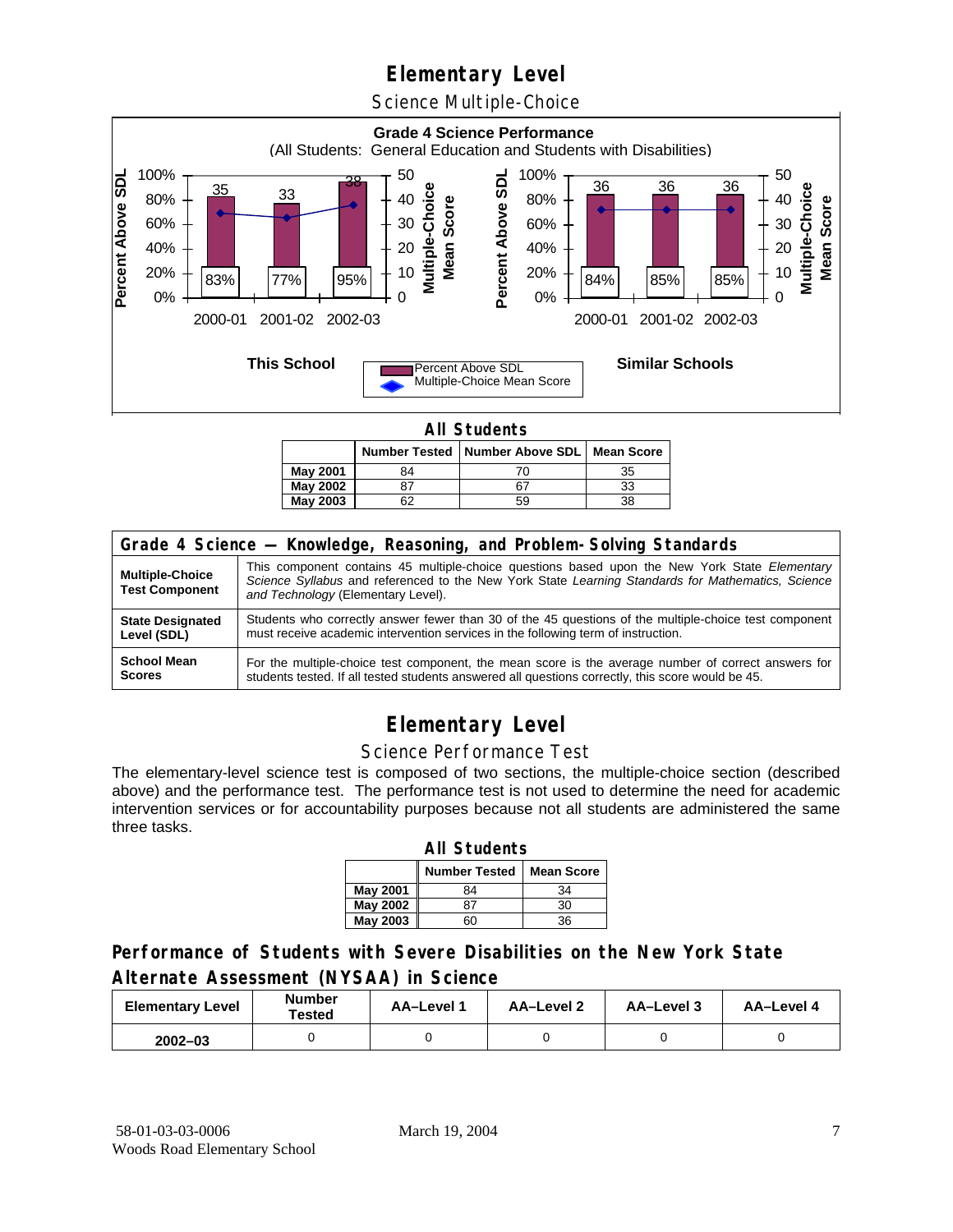# **Analysis of Student Subgroup Performance**

Historically, on State assessments the average performance of Black, Hispanic, and Native American students has been lower than that of White and Asian students. Similarly, students from lowincome families have not performed as well as those from higher income families. A high priority of the Board of Regents is to eliminate these gaps in student performance. In addition, Title I of the federal Elementary and Secondary Education Act includes explicit requirements "to ensure that students served by Title I are given the same opportunity to achieve to high standards and are held to the same high expectations as all students in each State."

This section of the school report card provides performance data for two years by racial/ethnic group, disability status, gender, English proficiency status, income level, and migrant status. The purpose of the student subgroup analyses is to determine if students who perform below the standards in any school tend to fall into particular groups, such as minority students, limited English proficient students, or economically disadvantaged students. If these analyses provide evidence that students in one of the groups achieve at a lower level than other students, the school and community should examine the reasons for this lower performance and make necessary changes in curriculum, instruction, and student support services to remedy these performance gaps. If your school did not report data for the 2002-03 school year for a subject and grade, a table showing data for subgroups in that subject and grade will not be included in the *Analysis*.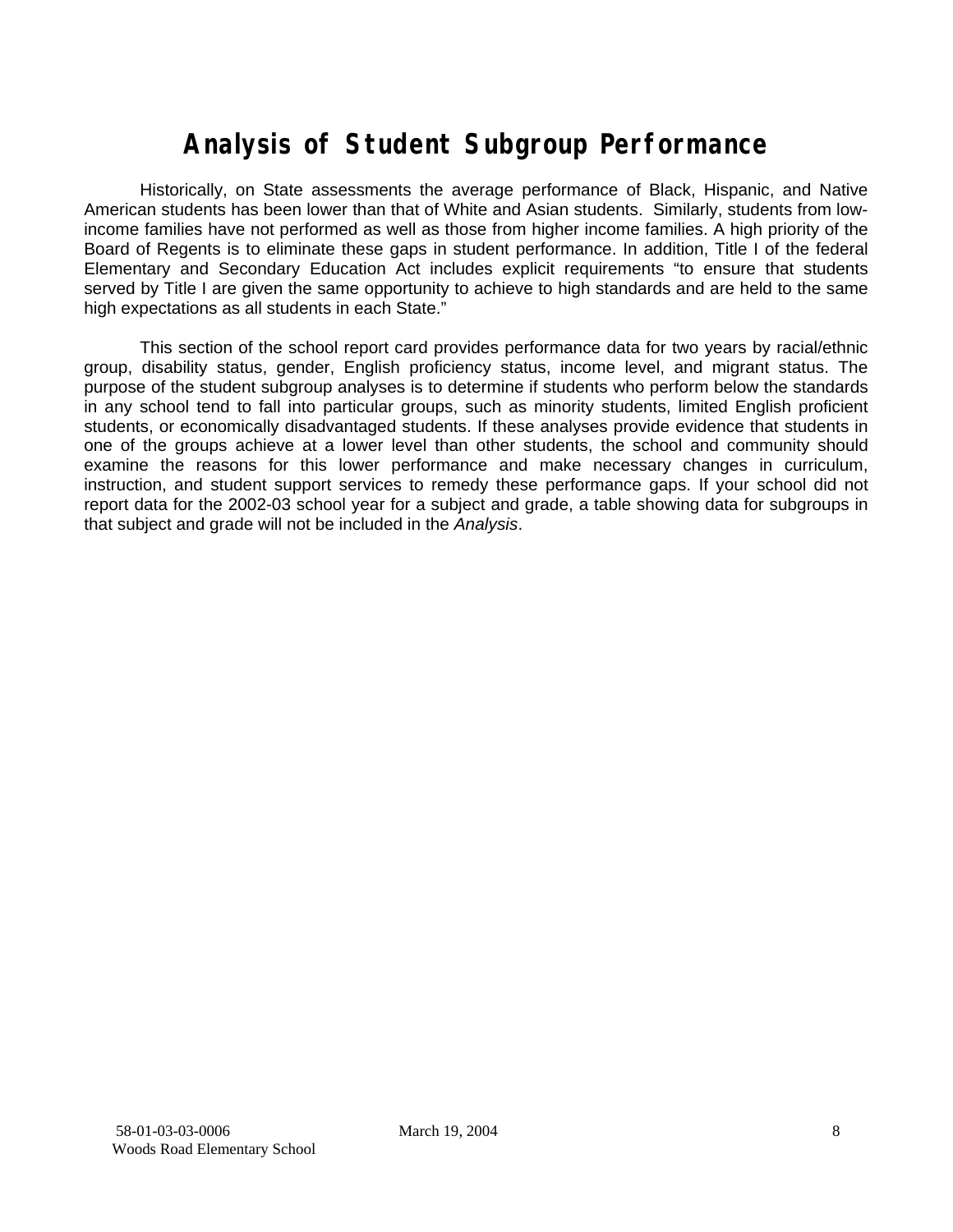### English Language Arts

|                                              | ັ<br>$2001 - 02$                                                                   |         |             |               | 2002-03                                                           |         |         |             |
|----------------------------------------------|------------------------------------------------------------------------------------|---------|-------------|---------------|-------------------------------------------------------------------|---------|---------|-------------|
| <b>Student Subgroup</b>                      | <b>Percentages of Tested</b><br><b>Students Scoring at Levels</b><br><b>Tested</b> |         |             | <b>Tested</b> | <b>Percentages of Tested</b><br><b>Students Scoring at Levels</b> |         |         |             |
|                                              |                                                                                    | $2 - 4$ | $3 - 4$     | 4             |                                                                   | $2 - 4$ | $3 - 4$ | 4           |
| <b>Results by Race/Ethnicity</b>             |                                                                                    |         |             |               |                                                                   |         |         |             |
| American Indian/Alaskan Native               | $\mathbf 0$                                                                        | 0%      | 0%          | 0%            | $\mathbf 0$                                                       | 0%      | 0%      | 0%          |
| <b>Black</b>                                 | 12                                                                                 | 100%    | 42%         | 0%            | 13                                                                | s       | s       | s           |
| Hispanic                                     | $\overline{7}$                                                                     | s       | s           | s             | 3                                                                 | s       | s       | s           |
| Asian or Pacific Islander                    | $\overline{2}$                                                                     | s       | $\mathbf s$ | s             | $\mathbf 0$                                                       | 0%      | 0%      | 0%          |
| White                                        | 65                                                                                 | 97%     | 75%         | 28%           | 45                                                                | 100%    | 93%     | 29%         |
| Total                                        | 86                                                                                 | 95%     | 69%         | 23%           | 61                                                                | 100%    | 87%     | 23%         |
| Small Group Totals (s)                       | 9                                                                                  | 78%     | 56%         | 22%           | 16                                                                | 100%    | 69%     | 6%          |
| <b>Results by Disability Status</b>          |                                                                                    |         |             |               |                                                                   |         |         |             |
| General-education students                   | 78                                                                                 | 95%     | 71%         | 26%           | 58                                                                | s       | s       | s           |
| Students with disabilities                   | 8                                                                                  | 100%    | 50%         | 0%            | 3                                                                 | s       | s       | $\mathbf s$ |
| Total                                        | 86                                                                                 | 95%     | 69%         | 23%           | 61                                                                | 100%    | 87%     | 23%         |
| <b>Results by Gender</b>                     |                                                                                    |         |             |               |                                                                   |         |         |             |
| Female                                       | 48                                                                                 | 98%     | 73%         | 35%           | 31                                                                | 100%    | 87%     | 26%         |
| Male                                         | 38                                                                                 | 92%     | 63%         | 8%            | 30                                                                | 100%    | 87%     | 20%         |
| Total                                        | 86                                                                                 | 95%     | 69%         | 23%           | 61                                                                | 100%    | 87%     | 23%         |
| <b>Results by English Proficiency Status</b> |                                                                                    |         |             |               |                                                                   |         |         |             |
| English proficient                           | 86                                                                                 | 95%     | 69%         | 23%           | 61                                                                | 100%    | 87%     | 23%         |
| Limited English proficient                   | 0                                                                                  | 0%      | 0%          | 0%            | 0                                                                 | 0%      | 0%      | 0%          |
| Total                                        | 86                                                                                 | 95%     | 69%         | 23%           | 61                                                                | 100%    | 87%     | 23%         |
| <b>Results by Income Level</b>               |                                                                                    |         |             |               |                                                                   |         |         |             |
| Economically disadvantaged                   | 20                                                                                 | 95%     | 55%         | 20%           | 11                                                                | 100%    | 73%     | 9%          |
| Not disadvantaged                            | 66                                                                                 | 95%     | 73%         | 24%           | 50                                                                | 100%    | 90%     | 26%         |
| Total                                        | 86                                                                                 | 95%     | 69%         | 23%           | 61                                                                | 100%    | 87%     | 23%         |
| <b>Results by Migrant Status</b>             |                                                                                    |         |             |               |                                                                   |         |         |             |
| Migrant family                               | $\mathbf 0$                                                                        | 0%      | 0%          | 0%            | 0                                                                 | 0%      | 0%      | 0%          |
| Not migrant family                           | 86                                                                                 | 95%     | 69%         | 23%           | 61                                                                | 100%    | 87%     | 23%         |
| Total                                        | 86                                                                                 | 95%     | 69%         | 23%           | 61                                                                | 100%    | 87%     | 23%         |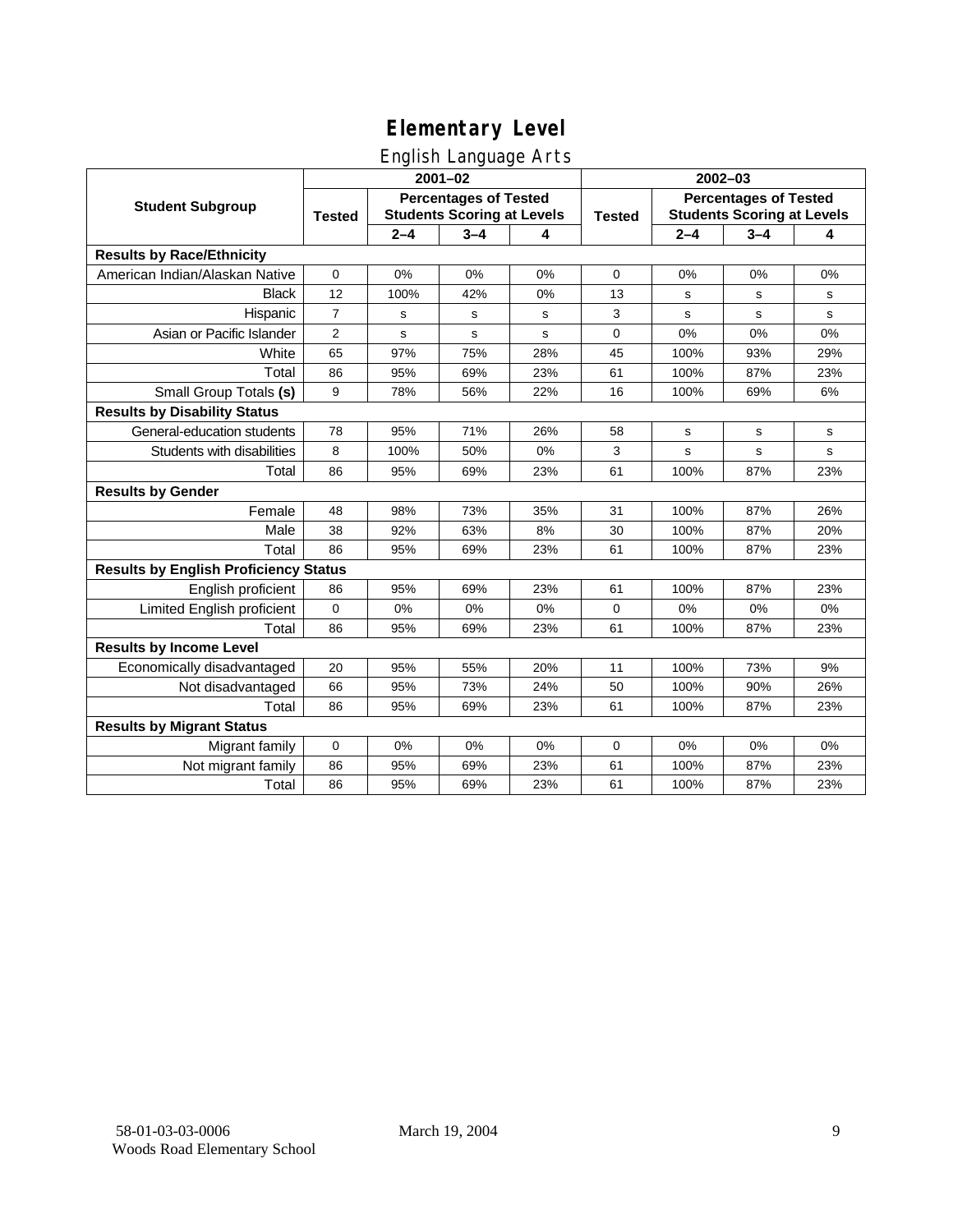### Mathematics

|                                              | $2001 - 02$                                                                        |         |              |               | $2002 - 03$                                                       |         |         |             |
|----------------------------------------------|------------------------------------------------------------------------------------|---------|--------------|---------------|-------------------------------------------------------------------|---------|---------|-------------|
| <b>Student Subgroup</b>                      | <b>Percentages of Tested</b><br><b>Students Scoring at Levels</b><br><b>Tested</b> |         |              | <b>Tested</b> | <b>Percentages of Tested</b><br><b>Students Scoring at Levels</b> |         |         |             |
|                                              |                                                                                    | $2 - 4$ | $3 - 4$      | 4             |                                                                   | $2 - 4$ | $3 - 4$ | 4           |
| <b>Results by Race/Ethnicity</b>             |                                                                                    |         |              |               |                                                                   |         |         |             |
| American Indian/Alaskan Native               | $\Omega$                                                                           | 0%      | 0%           | 0%            | $\Omega$                                                          | 0%      | 0%      | 0%          |
| <b>Black</b>                                 | 12                                                                                 | 92%     | 42%          | 8%            | 13                                                                | s       | s       | s           |
| Hispanic                                     | 8                                                                                  | s       | s            | s             | 3                                                                 | s       | s       | s           |
| Asian or Pacific Islander                    | $\overline{2}$                                                                     | s       | $\mathsf{s}$ | s             | 0                                                                 | 0%      | 0%      | 0%          |
| White                                        | 65                                                                                 | 98%     | 69%          | 9%            | 45                                                                | 100%    | 96%     | 33%         |
| Total                                        | 87                                                                                 | 97%     | 66%          | 9%            | 61                                                                | 100%    | 89%     | 25%         |
| Small Group Totals (s)                       | 10                                                                                 | 90%     | 70%          | 10%           | 16                                                                | 100%    | 69%     | 0%          |
| <b>Results by Disability Status</b>          |                                                                                    |         |              |               |                                                                   |         |         |             |
| General-education students                   | 79                                                                                 | 96%     | 62%          | 10%           | 58                                                                | s       | s       | s           |
| Students with disabilities                   | 8                                                                                  | 100%    | 100%         | 0%            | 3                                                                 | s       | s       | $\mathbf s$ |
| Total                                        | 87                                                                                 | 97%     | 66%          | 9%            | 61                                                                | 100%    | 89%     | 25%         |
| <b>Results by Gender</b>                     |                                                                                    |         |              |               |                                                                   |         |         |             |
| Female                                       | 48                                                                                 | 100%    | 65%          | 15%           | 32                                                                | 100%    | 88%     | 19%         |
| Male                                         | 39                                                                                 | 92%     | 67%          | 3%            | 29                                                                | 100%    | 90%     | 31%         |
| Total                                        | 87                                                                                 | 97%     | 66%          | 9%            | 61                                                                | 100%    | 89%     | 25%         |
| <b>Results by English Proficiency Status</b> |                                                                                    |         |              |               |                                                                   |         |         |             |
| English proficient                           | 87                                                                                 | 97%     | 66%          | 9%            | 61                                                                | 100%    | 89%     | 25%         |
| Limited English proficient                   | 0                                                                                  | 0%      | 0%           | 0%            | $\Omega$                                                          | 0%      | 0%      | 0%          |
| Total                                        | 87                                                                                 | 97%     | 66%          | 9%            | 61                                                                | 100%    | 89%     | 25%         |
| <b>Results by Income Level</b>               |                                                                                    |         |              |               |                                                                   |         |         |             |
| Economically disadvantaged                   | 20                                                                                 | 90%     | 55%          | 5%            | 11                                                                | 100%    | 73%     | 0%          |
| Not disadvantaged                            | 67                                                                                 | 99%     | 69%          | 10%           | 50                                                                | 100%    | 92%     | 30%         |
| Total                                        | 87                                                                                 | 97%     | 66%          | 9%            | 61                                                                | 100%    | 89%     | 25%         |
| <b>Results by Migrant Status</b>             |                                                                                    |         |              |               |                                                                   |         |         |             |
| Migrant family                               | 0                                                                                  | 0%      | 0%           | 0%            | $\Omega$                                                          | 0%      | 0%      | 0%          |
| Not migrant family                           | 87                                                                                 | 97%     | 66%          | 9%            | 61                                                                | 100%    | 89%     | 25%         |
| Total                                        | 87                                                                                 | 97%     | 66%          | 9%            | 61                                                                | 100%    | 89%     | 25%         |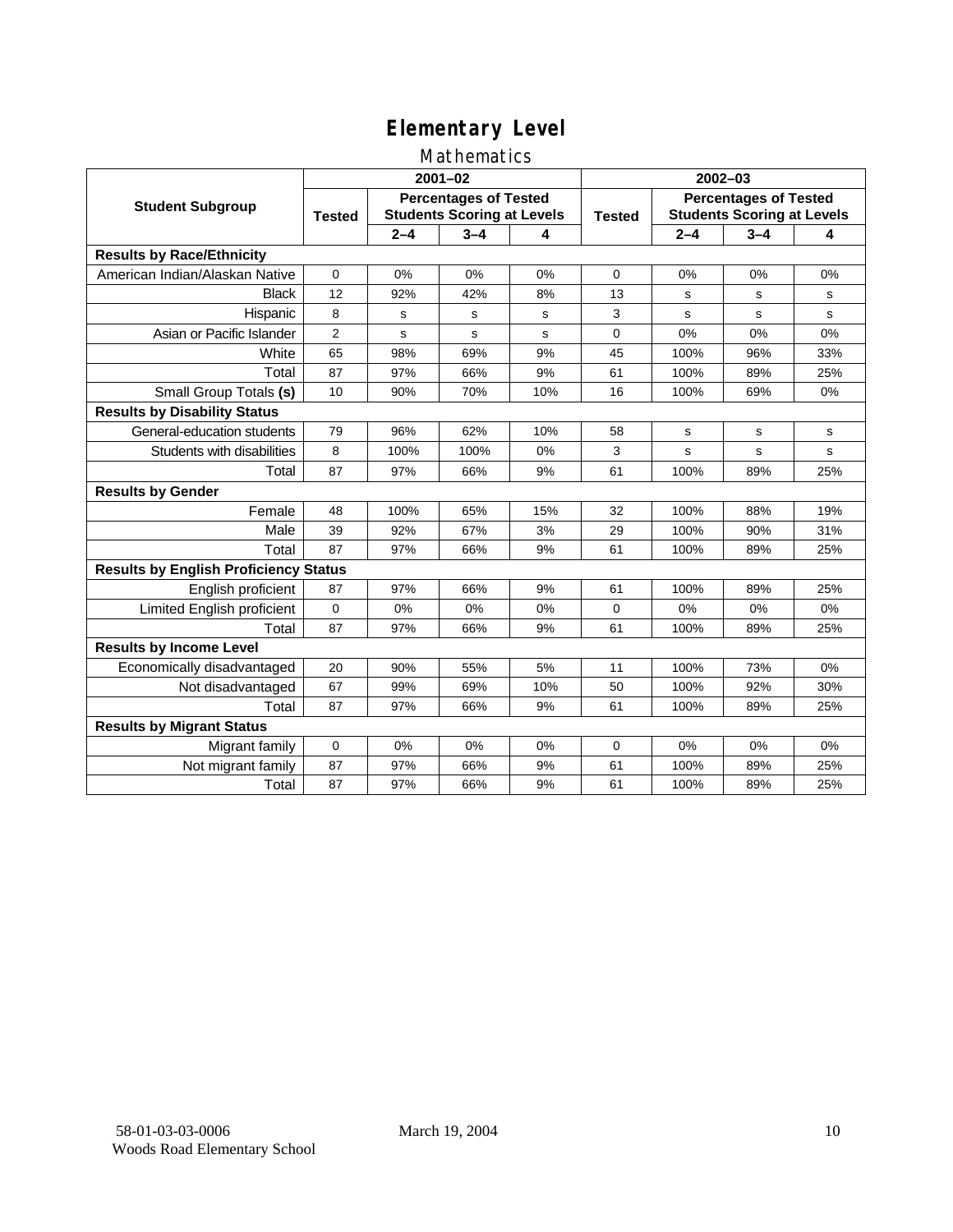### Science Multiple-Choice

|                                              | $2001 - 02$    |                                                                                              | 2002-03       |                                                                                              |  |  |  |
|----------------------------------------------|----------------|----------------------------------------------------------------------------------------------|---------------|----------------------------------------------------------------------------------------------|--|--|--|
| <b>Student Subgroup</b>                      | <b>Tested</b>  | <b>Percentages of</b><br><b>Tested</b><br><b>Students</b><br><b>Scoring above</b><br>the SDL | <b>Tested</b> | <b>Percentages of</b><br><b>Tested</b><br><b>Students</b><br><b>Scoring above</b><br>the SDL |  |  |  |
| <b>Results by Race/Ethnicity</b>             |                |                                                                                              |               |                                                                                              |  |  |  |
| American Indian/Alaskan Native               | 0              | 0%                                                                                           | 0             | 0%                                                                                           |  |  |  |
| <b>Black</b>                                 | 12             | 33%                                                                                          | 13            | $\mathbf s$                                                                                  |  |  |  |
| Hispanic                                     | 8              | s                                                                                            | 3             | s                                                                                            |  |  |  |
| Asian or Pacific Islander                    | $\overline{2}$ | s                                                                                            | 0             | 0%                                                                                           |  |  |  |
| White                                        | 65             | 86%                                                                                          | 46            | 98%                                                                                          |  |  |  |
| Total                                        | 87             | 77%                                                                                          | 62            | 95%                                                                                          |  |  |  |
| Small Group Totals (s)                       | 10             | 70%                                                                                          | 16            | 88%                                                                                          |  |  |  |
| <b>Results by Disability Status</b>          |                |                                                                                              |               |                                                                                              |  |  |  |
| General-education students                   | 79             | 80%                                                                                          | 59            | s                                                                                            |  |  |  |
| Students with disabilities                   | 8              | 50%                                                                                          | 3             | s                                                                                            |  |  |  |
| Total                                        | 87             | 77%                                                                                          | 62            | 95%                                                                                          |  |  |  |
| <b>Results by Gender</b>                     |                |                                                                                              |               |                                                                                              |  |  |  |
| Female                                       | 48             | 81%                                                                                          | 32            | 97%                                                                                          |  |  |  |
| Male                                         | 39             | 72%                                                                                          | 30            | 93%                                                                                          |  |  |  |
| Total                                        | 87             | 77%                                                                                          | 62            | 95%                                                                                          |  |  |  |
| <b>Results by English Proficiency Status</b> |                |                                                                                              |               |                                                                                              |  |  |  |
| English proficient                           | 87             | 77%                                                                                          | 62            | 95%                                                                                          |  |  |  |
| Limited English proficient                   | $\Omega$       | 0%                                                                                           | $\Omega$      | 0%                                                                                           |  |  |  |
| Total                                        | 87             | 77%                                                                                          | 62            | 95%                                                                                          |  |  |  |
| <b>Results by Income Level</b>               |                |                                                                                              |               |                                                                                              |  |  |  |
| Economically disadvantaged                   | 20             | 60%                                                                                          | 11            | 82%                                                                                          |  |  |  |
| Not disadvantaged                            | 67             | 82%                                                                                          | 51            | 98%                                                                                          |  |  |  |
| Total                                        | 87             | 77%                                                                                          | 62            | 95%                                                                                          |  |  |  |
| <b>Results by Migrant Status</b>             |                |                                                                                              |               |                                                                                              |  |  |  |
| Migrant family                               | $\mathbf 0$    | 0%                                                                                           | 0             | 0%                                                                                           |  |  |  |
| Not migrant family                           | 87             | 77%                                                                                          | 62            | 95%                                                                                          |  |  |  |
| Total                                        | 87             | 77%                                                                                          | 62            | 95%                                                                                          |  |  |  |